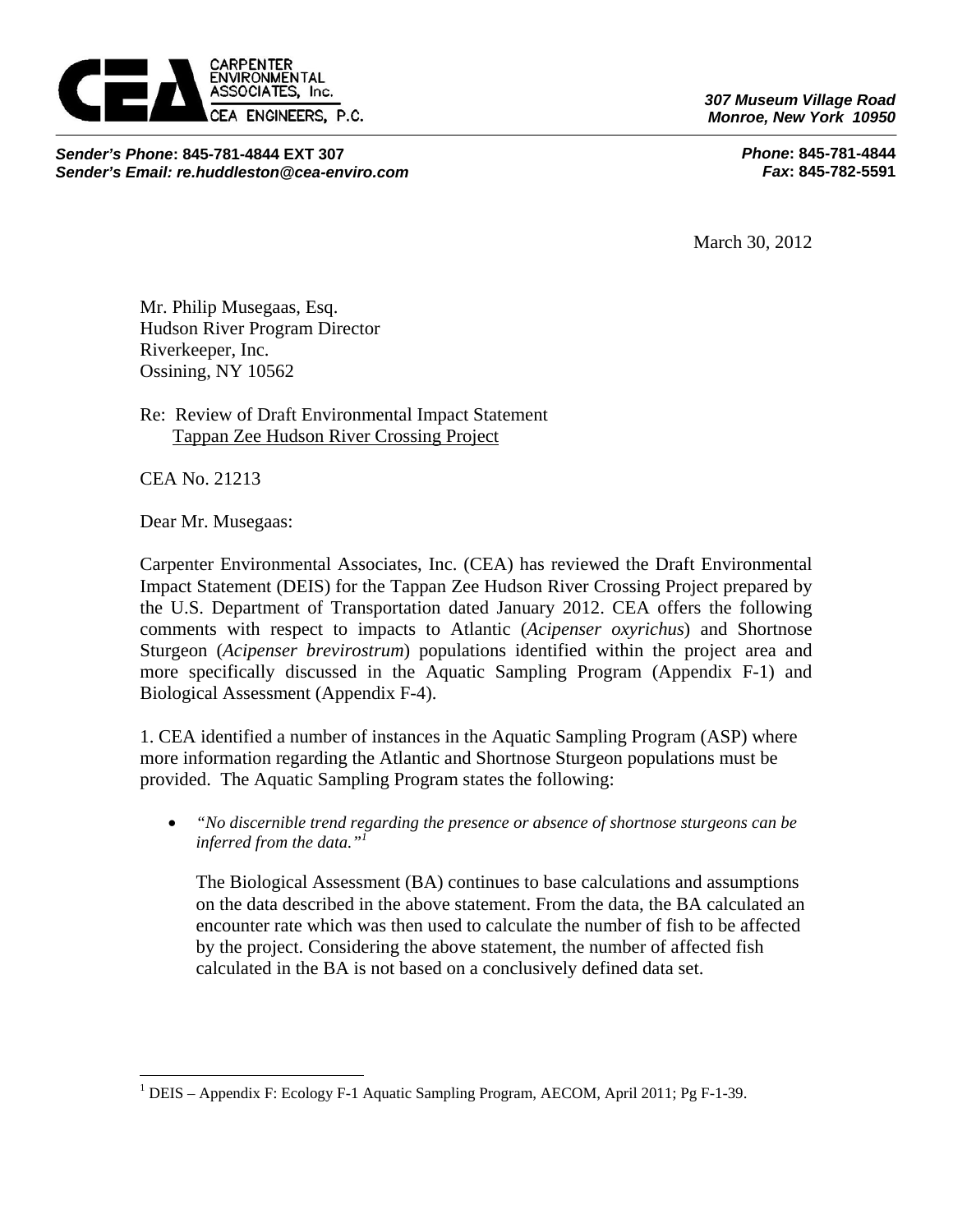A more detailed analysis and discussion detailing occurrences of the Shortnose Sturgeon populations within and adjacent to the site is required to fully assess project impacts.

2. CEA identified a number of instances in the Aquatic Sampling Program where survey sampling methodologies for Atlantic Sturgeon populations were insufficient:

 *"Due to concerns of injuring the shortnose sturgeon, the gill net soak times were limited by water temperatures. For temperatures below 59°F (15°C), the maximum soak time was 4 hours; for temperatures between 59 and 68°F (15 and 20°C), the soak times were limited to 2 hours. For temperatures between 68 and 80.6°F (20 and 27°C), the soak times were limited to 1 hour. No netting was permitted when the water temperatures exceeded 80.6°F (27°C)."2*

The ASP soak times ranged from one to four hours depending on the temperature of the water.<sup>3</sup> The 2007 Sweka study of juvenile Atlantic sturgeon completed by the U.S. Fish and Wildlife Service (USFWS) and New York State Department of Environmental Conservation (NYSDEC) stated that nets were soaked for a *minimum* of 2 hours per net.<sup>4</sup> Furthermore, the Sweka study did not require any necessary protections for shortnose sturgeon due to temperature conditions and therefore does not limit the soak time. In fact, the greatest catches in the Sweka (2007) study were observed when recorded water temperatures were greater than  $20^{\circ}$ C.<sup>5</sup> The statement above from the ASP indicates that when temperatures were between 20°C and 27°C the net was deployed for a *maximum* of 1 hour. A study documented in the National Marine Fisheries Service (NMFS) 2007 Status Review of Atlantic Sturgeon documents reduced soak times for nets when water temperatures exceed  $30^{\circ}$ C.<sup>6</sup> The ASP study shows a deficiency in understanding the capture of Atlantic sturgeon. The methodology that utilized reduced soak times for the performed sampling is likely a contributing factor as to why no Atlantic sturgeons were collected during the 1 year ASP study and 562 wild juvenile Atlantic sturgeons were collected during the 2½ year Sweka study performed in conjunction with the USFWS and NYSDEC.

 The ASP gill net survey took place between April 2007 and May 2008 on a bimonthly schedule.<sup>7,8</sup> The sampling performed during the Sweka study occurred

1

<sup>&</sup>lt;sup>2</sup> DEIS – Appendix F: Ecology F-1 Aquatic Sampling Program, AECOM, April 2011; Pg F-1-33

<sup>3</sup> DEIS – Appendix F: Ecology F-1 Aquatic Sampling Program, AECOM, April 2011; Pg F-1-33

<sup>4</sup> Sweka, J.A. 2007. Juvenile Atlantic Sturgeon Habitat Use in Newburgh and Haverstraw Bays of the Hudson River: Implications for Population Monitoring. *North American Journal of Fisheries Management* 

<sup>27: 1058–1067.</sup> Pg 1060

<sup>&</sup>lt;sup>5</sup> Sweka, J.A. 2007. Juvenile Atlantic Sturgeon Habitat Use in Newburgh and Haverstraw Bays of the Hudson River: Implications for Population Monitoring. *North American Journal of Fisheries Management*  27: 1058–1065. Pg 1065

<sup>&</sup>lt;sup>6</sup> Atlantic Sturgeon Status Review Team for the National Oceanic and Atmospheric Administration. Status Review of Atlantic Sturgeon (Acipenser oxyrinchus oxyrinchus). February 23, 2007. Updated July 27, 2007. Pg 69

<sup>&</sup>lt;sup>7</sup> DEIS – Appendix F: Ecology F-4 Biological Assessment, AKRF, Inc., January 2012; Pg 14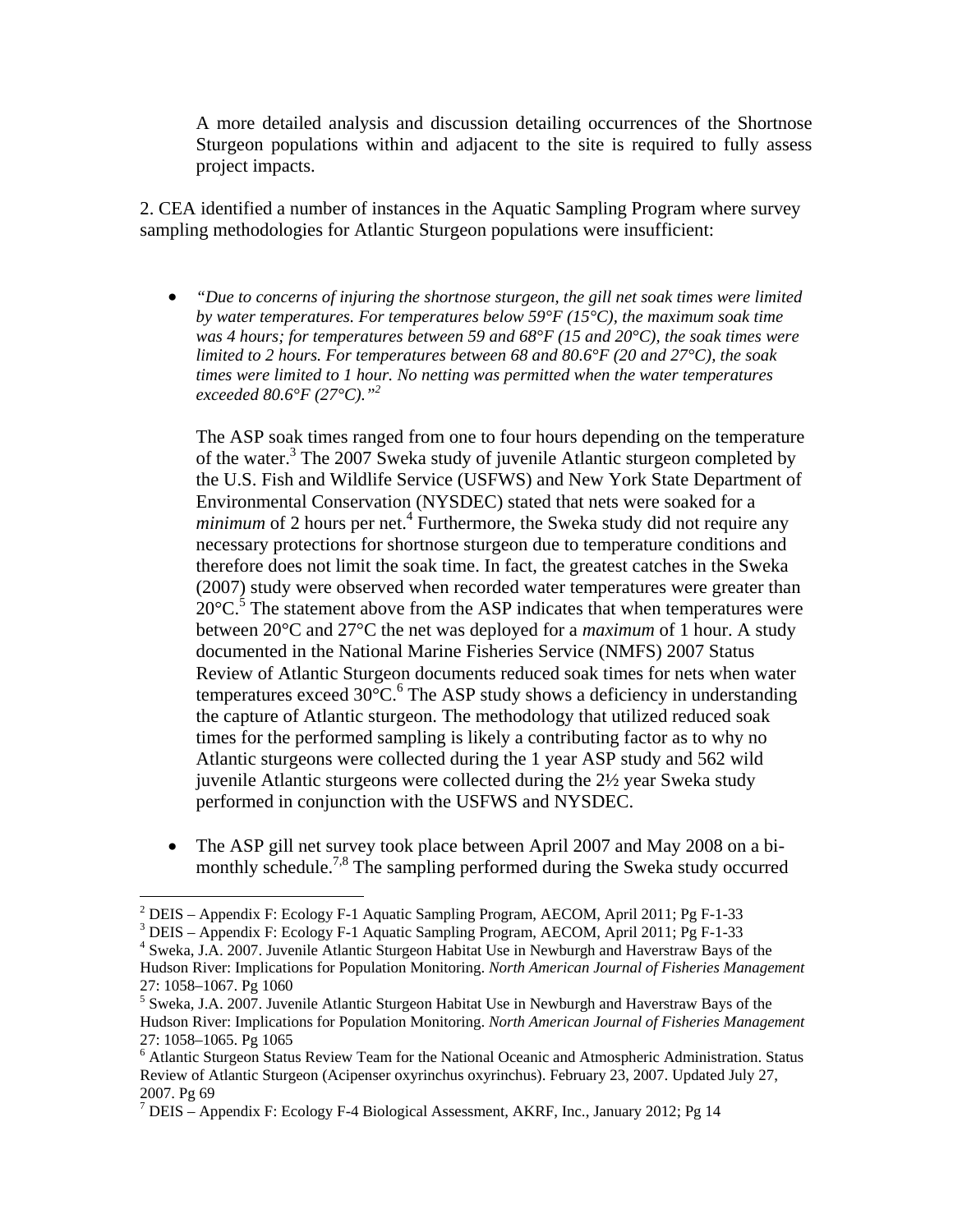during five time periods: fall 2003, spring 2004, fall 2004, spring 2005 and fall  $2005$ <sup>9</sup> This covers a 30 month (2½ year) period. By using a longer, seasonally overlapping time frame for sampling, the USFWS and NYSDEC were able to correct circumstantial deficiencies (such as debris in nets) within their sampling.<sup>10</sup> Furthermore, the extended sampling period allowed for a statistical analysis/comparison between sampling periods and locations to occur.<sup>11</sup> These advantages of using a longer, seasonally overlapping time frame were not available to the ASP which was only conducted over the course of one year. Additional studies modeled after the Sweka study needs to be conducted to ensure adequate sampling procedures for capturing and assessing Atlantic Sturgeon populations.

 Atlantic Sturgeon adults and sub adults, that are not spawning, live in coastal and estuarine conditions, generally in shallow water (10-50 m or 33 to 164 ft.) near shores dominated by gravel and sand.<sup>12</sup> The water depth on the eastern side of the existing bridge reaches a low of 50ft.<sup>13</sup> Figure 5 of the BA shows the area corresponding with the 50ft deep water to be comprised of sandy silt clay. Of the area studied by the ASP, the eastern portion of the bridge within the 50ft deep channel would be the most likely location to find Atlantic sturgeon. The ASP does not give the exact depths of the gill nets for each sample location/event, but does state that sampling location F10 was used for deep water sampling at water depths of 25-34 feet.<sup>14</sup> ASP nets were not deployed in water depths greater than 35 feet; therefore they were not deployed within the most likely location for finding Atlantic sturgeon. The gill nets deployed during the ASP were 8 feet high by 125 feet long. The net consisted of 5 gill net panels (each 25 feet long) with mesh sizes ranging between 1 and 5 inches.<sup>15</sup> The gill nets deployed during the Sweka study, in attempt to catch juvenile Atlantic sturgeon, were 8 feet high by 200 feet long. The net consisted of 3 gill net panels, one of each mesh size. The mesh sizes ranged from 3 to 5 inches, which have been shown to effectively capture juvenile-

 $12$  NOAA Fisheries – Office of Protected Resources. Atlantic Sturgeon (Acipenser oxyrinchus oxyrinchus). Updated March 14, 2012. Accessed March 27, 2012.

 <sup>8</sup>  $8$  DEIS – Appendix F: Ecology F-1 Aquatic Sampling Program, AECOM, April 2011; Pg F-1-33

<sup>&</sup>lt;sup>9</sup> Sweka, J.A. 2007. Juvenile Atlantic Sturgeon Habitat Use in Newburgh and Haverstraw Bays of the Hudson River: Implications for Population Monitoring. *North American Journal of Fisheries Management*  27: 1058–1067. Pg 1060

<sup>&</sup>lt;sup>10</sup> Sweka, J.A. 2007. Juvenile Atlantic Sturgeon Habitat Use in Newburgh and Haverstraw Bays of the Hudson River: Implications for Population Monitoring. *North American Journal of Fisheries Management*  27: 1058–1067. Pg 1060

<sup>&</sup>lt;sup>11</sup> Sweka, J.A. 2007. Juvenile Atlantic Sturgeon Habitat Use in Newburgh and Haverstraw Bays of the Hudson River: Implications for Population Monitoring. *North American Journal of Fisheries Management*  27: 1058–1067. Pg 1061

http://www.nmfs.noaa.gov/pr/species/fish/atlantic sturgeon.html 13 NOAA – Office of Coast Survey. September 2004 nautical chart. http://www.charts .noaa.gov/OnLineViewer/12346.shtml

<sup>&</sup>lt;sup>14</sup> DEIS – Appendix F: Ecology F-1 Aquatic Sampling Program, AECOM, April 2011; Pg F-1-10

<sup>15</sup> DEIS – Appendix F: Ecology F-1 Aquatic Sampling Program, AECOM, April 2011; Pg F-1-4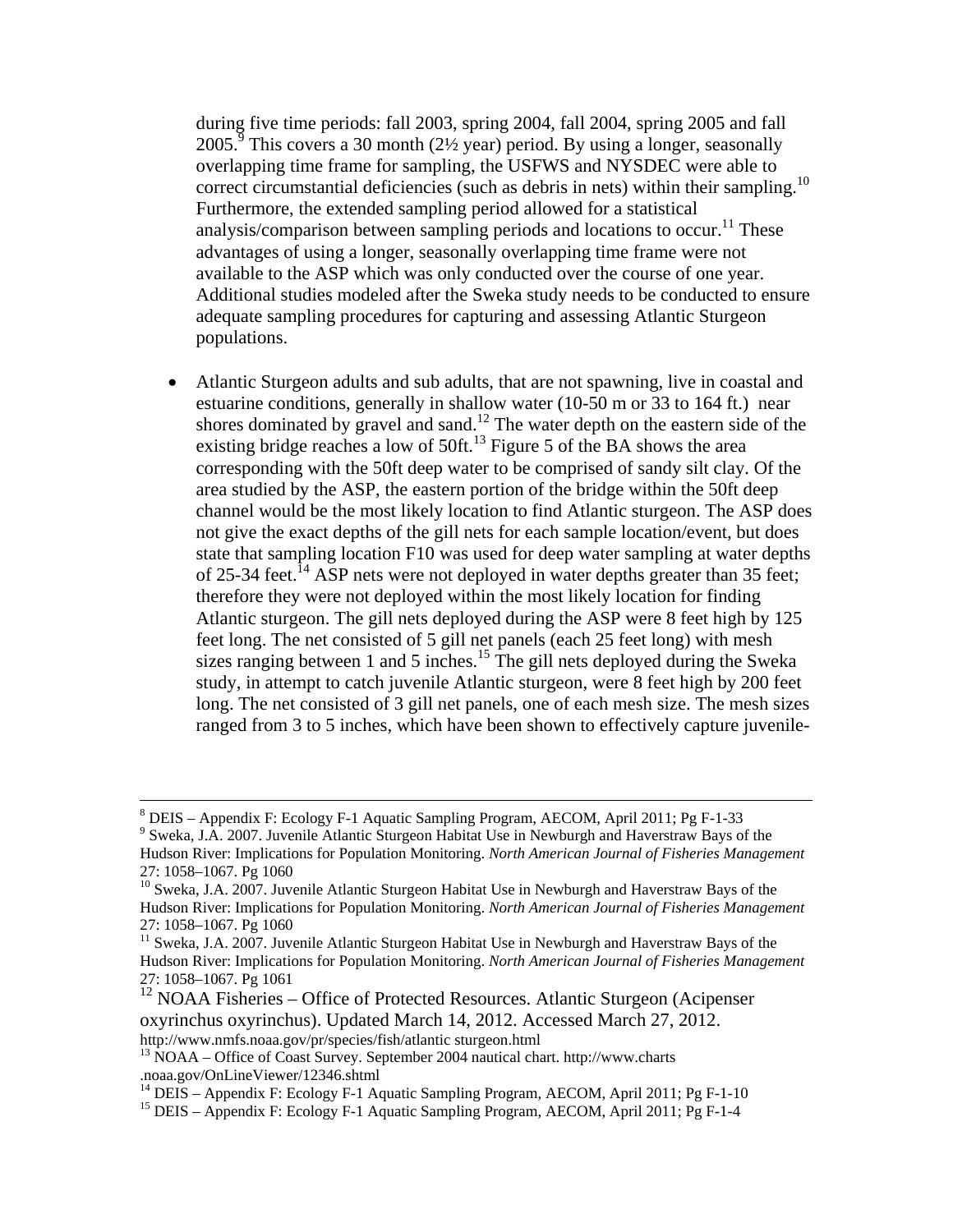sized Atlantic sturgeon.<sup>16</sup> When compared to one another, the Sweka study used an area of 1600 sq. ft. of net effective at collecting juvenile Atlantic sturgeon. The ASP provided an area of 600 sq. ft. of net effective at capturing juvenile Atlantic sturgeon. When considering the available effective net size, it would be expected that the Sweka study would capture more Atlantic sturgeon.

3. CEA identified a number of instances in the BA where mitigation for disturbances to Atlantic and Shortnose Sturgeon populations was not addressed or insufficient:

 *"The dredging depth required assumes that two feet of sand and gravel armor is placed on the bottom. In total, the channel would be dredged to a depth corresponding to 4.9 m (16 feet) below MLLW)."<sup>17</sup>*

*"However, dredging of the access channel will result in a temporary modification of benthic habitat. Over time deposition processes would allow much of the benthic habitat to return to its pre-construction state. The rate of this transformation would begin at approximately 1 foot per year, likely decreasing as the bed nears it natural pre-dredged elevation."18*

The BA states that the river channel substrate will recover on its own and therefore no mitigation plans for the dredged channels have been developed. The channel may recover naturally in time; however, it will take several years after the completion of the project  $(4\frac{1}{2})$  to  $5\frac{1}{2}$  years) for full recovery to pre-disturbance levels. The sturgeon will be losing part of their foraging habitat for a minimum of four to five years. The BA report does not discuss the implications of large scale disturbance to the benthic environment within the Atlantic Sturgeons overwintering habitat (located under and adjacent to the existing bridge). Many factors combine to provide adequate benthic habitat for foraging sturgeon species. The study does not sufficiently identify comparable areas that would support overwintering sturgeon populations that would be displaced due to the long-term disturbances expected in the proposed project area.

*In summary, with the exception of oyster beds that may be permanently lost, where access channels are dredged, there would be a temporary loss of habitat that could affect sturgeon that use the dredged area for foraging. These effects would occur as a result of a localized reduction in benthic fauna. However, the dredging footprint represents a very small percentage of the Hudson River Estuary and its soft bottom habitat. Thus, the temporary reduction of benthic fauna within the dredged area would not substantially reduce foraging opportunities for the river's sturgeon populations, because sturgeon are highly mobile and anadromous, moving up and down the estuary.<sup>19</sup>*

 $\overline{a}$ 

<sup>&</sup>lt;sup>16</sup> Sweka, J.A. 2007. Juvenile Atlantic Sturgeon Habitat Use in Newburgh and Haverstraw Bays of the Hudson River: Implications for Population Monitoring. *North American Journal of Fisheries Management*  27: 1058–1067. Pg 1060

<sup>17</sup> DEIS – Appendix F: Ecology F-4 Biological Assessment, AKRF, Inc., January 2012; Pg 29<br><sup>18</sup> DEIS – Appendix F: Ecology F-4 Biological Assessment, AKRF, Inc., January 2012; Pg 75

<sup>&</sup>lt;sup>19</sup> DEIS – Appendix F: Ecology F-4 Biological Assessment, AKRF, Inc., January 2012; Pg 62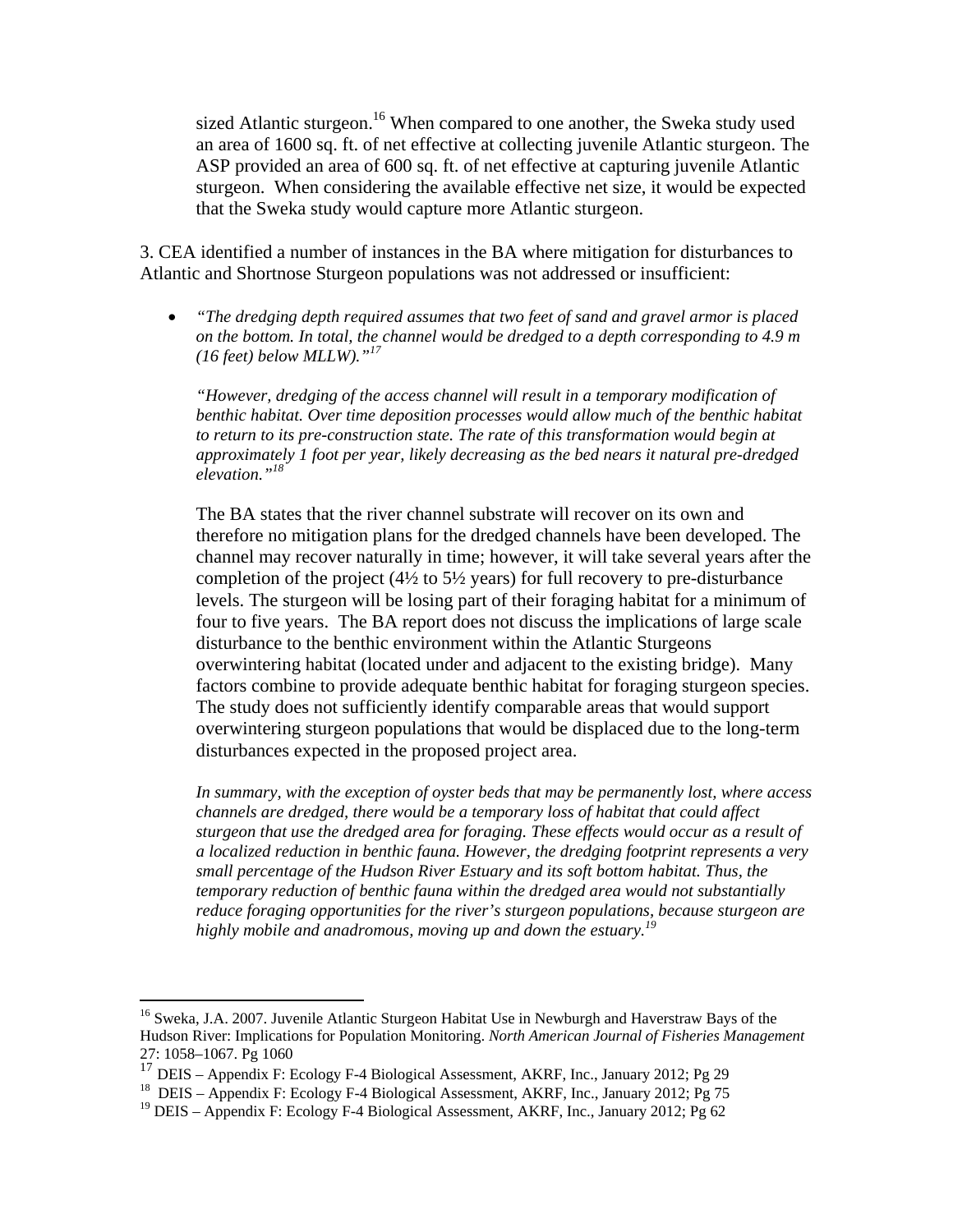The Hudson River Estuary extends from the Battery in southern Manhattan to the Troy Dam, north of Albany, for a distance of 153 miles. Along the length of the 153 miles of the estuary are different sturgeon habitats that provide for spawning, foraging, migrating and overwintering habitats.20 The Haverstraw-Tappan Zee region of the river is an area identified by NMFS, USFWS and NYSDEC as overwintering habitat.<sup>21</sup> Comparing the habitat provided within the area of the river proposed for dredging to the entirety of the Hudson River Estuary is not an acceptable means for providing conclusive assessments as not all the river has a soft bottom habitat that is used by sturgeons for foraging.

4. Disturbances to Atlantic and Shortnose Sturgeon populations within the project area due to the proposed installation of permanent platforms were not adequately assessed.

• Figures in the BA depict both temporary and permanent platforms. However, within the text only temporary platforms are clearly discussed. The permanent platform is being shown to be located at the Rockland Landing.<sup>22,23</sup> The BA briefly touches on the additional shading impact of the approx. 99,153 sq-ft permanent platform. The BA also states that the additional shading would not result in direct effects to the sturgeon.<sup>24</sup> There is a lack of defined population and habitat usage data in the vicinity of the proposed project area and more specifically the proposed location of the permanent platforms. The proposed permanent platforms would effectively eliminate over 2 acres of potential overwintering and foraging habitat for Atlantic and Shortnose Sturgeon populations. This portion of the project area requires additional studies and a thorough examination of potential mitigation for loss of essential sturgeon habitat.

5. Disturbances to Atlantic and Shortnose Sturgeon populations within the project area due to the proposed dredging were not adequately assessed.

• Dredging the access channel for the project would be the largest dredging operation (1.68-1.74 million CY) in the Hudson Valley. The extent and magnitude of the dredging impacts on sturgeon population must be better assessed and understood. The NMFS identifies dredging operations as a source of sturgeon mortality in a number of similar estuaries. Significant studies are warranted here.

6. Disturbances to Atlantic and Shortnose Sturgeon populations within the project area due to the effects of the sound from pile driving were not adequately assessed.

1

 $^{20}$  DEIS – Appendix F: Ecology F-4 Biological Assessment, AKRF, Inc., January 2012.

<sup>&</sup>lt;sup>21</sup> Sweka, J.A. 2007. Juvenile Atlantic Sturgeon Habitat Use in Newburgh and Haverstraw Bays of the Hudson River: Implications for Population Monitoring. *North American Journal of Fisheries Management*  27: 1058–1067. Pg. 1064.

 $^{22}$  DEIS – Appendix F: Ecology F-4 Biological Assessment, AKRF, Inc., January 2012; Figure 9.

<sup>&</sup>lt;sup>23</sup> DEIS – Appendix F: Ecology F-4 Biological Assessment, AKRF, Inc., January 2012; Pg 28

<sup>&</sup>lt;sup>24</sup> DEIS – Appendix F: Ecology F-4 Biological Assessment, AKRF, Inc., January 2012; Pg 63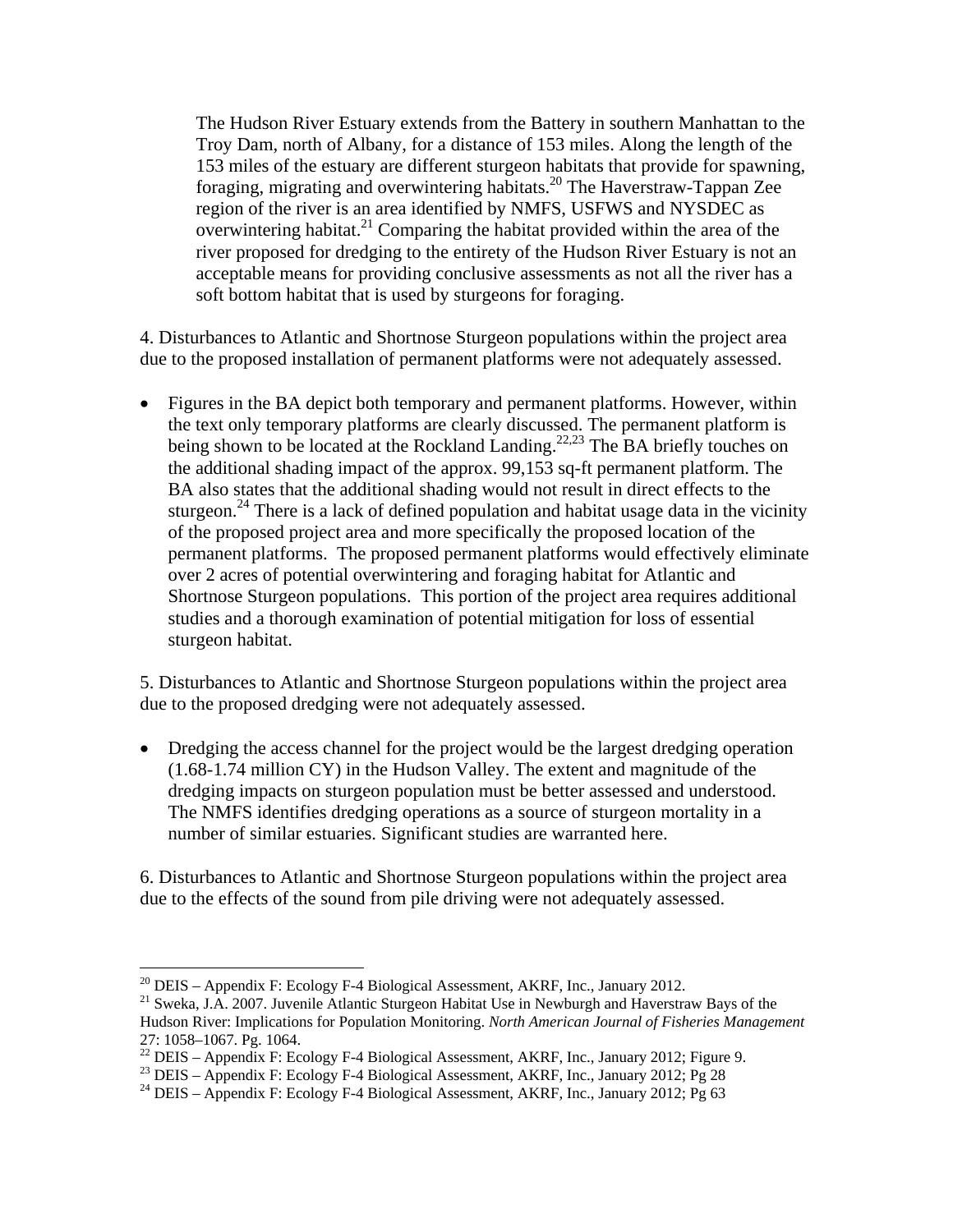*"There are limited data from other projects to demonstrate the circumstances under which immediate mortality occurs as a result of pile driving: mortality appears to occur when fish are close [(within a meter to 9 m (a few ft to 30 ft)] to driving of relatively large diameter piles. Studies conducted by California Department of Transportation (Caltrans, 2001) showed some mortality for several different species of wild fish exposed to driving of steel pipe piles 2.4 m (8 ft) in diameter, where as Ruggerone et al. (2008) found no mortality to caged yearling coho salmon (Oncorhynchus kisutch) placed as close as 0.6 m (2 ft) from a 0.45 m (1.5 ft) diameter pile and exposed to over 1,600 strikes. Thus, in the overall range of effects on fish in ecosystems such as the Tappan Zee, only a very small fraction of a fish population likely will be close enough to a pile to be subject to immediate mortality."25*

The two cited studies do not accurately represent the proposed project. The short span option utilizes 1,326 piles with diameters ranging between 4 and 10 feet. The long span option utilizes 836 piles with diameters ranging between 4 and 10 feet. The BA cites no studies concerning fish mortality related to the driving of piles larger than 8 ft in diameter. The BA does not state the distance the fish were from the pile driving activities or what species were mortally affected in the Caltrans 2001 study. Assuming that different species of fish react the same to pile driving, or any other environmental disruption, is an unacceptable practice. Again, in referencing the Ruggerone study, the coho salmon are not sturgeon and are therefore going to be impacted differently. The conclusion that a small fraction of a fish will be within a close enough vicinity to experience immediate mortality is not supported by the referenced material.

Sampling locations of the gill net survey (ASP) were chosen in order to determine the habitat conditions around the existing bridge. This included six sampling sites directly adjacent to and/or underneath the bridge and three reference sites within 500 and 600 feet north of the bridge.<sup>26,27</sup> The BA states:

*"The limits of the study area considered in this BA have been determined by the potential project effects for dredging and re-deposition of suspended sediment, acoustic impacts from pile driving, and loss of habitat. The potential geographic boundaries extend across the entire width of the Tappan Zee Reach, and based on modeled sound isopleths extend a maximum of 2,210 m (7,250 feet) or less in both up and downriver directions."<sup>28</sup>*

The sampling locations in the ASP do not adequately represent the limits of the study area reported in the BA. The limits of the study area reported in the BA are 20 times larger than the area studied by the ASP. The gill net fish survey does not cover the entire area affected by this project and therefore cannot be considered as a reputable source for information on the study area.

 $\overline{a}$ 

<sup>&</sup>lt;sup>25</sup> DEIS – Appendix F: Ecology F-4 Biological Assessment, AKRF, Inc., January 2012; Pg 44<br><sup>26</sup> DEIS – Appendix F: Ecology F-1 Aquatic Sampling Program, AECOM, April 2011; Pg F-1-9

<sup>27</sup> DEIS – Appendix F: Ecology F-1 Aquatic Sampling Program, AECOM, April 2011; Pg F-1-3

<sup>&</sup>lt;sup>28</sup> DEIS – Appendix F: Ecology F-4 Biological Assessment, AKRF, Inc., January 2012; Pg 55